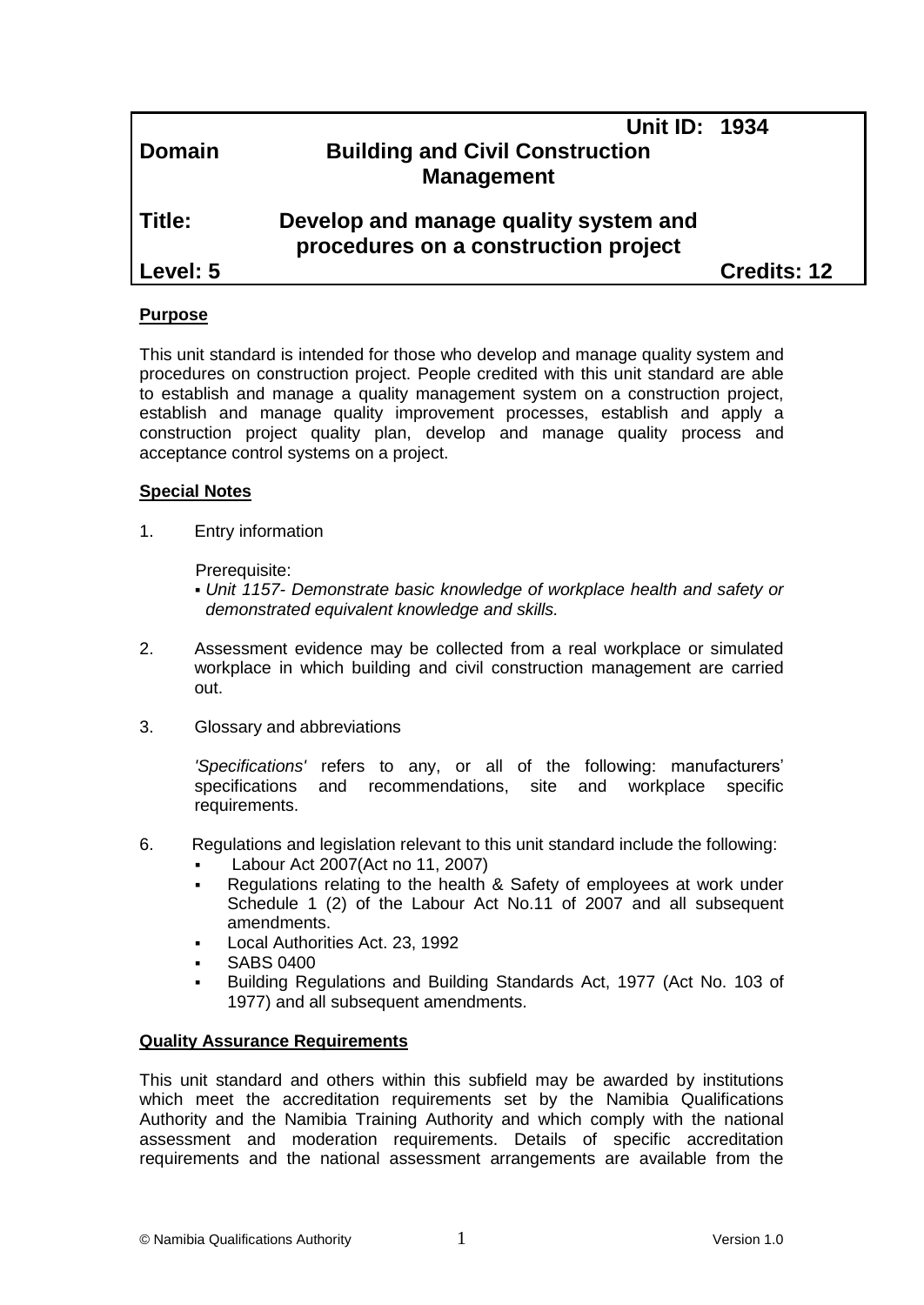Namibia Qualifications Authority and the Namibia Training Authority on [www.nta.com.na.](http://www.nta.com.na/)

# **Elements and Performance Criteria**

# **Element 1: Establish and manage a quality management system on a construction project**

#### **Range**

Conformance to requirements as a definition of quality includes requirements of Specifications and drawings, Site instructions and variation orders, Conditions of contract, Statutory, legislation and bylaws, Company policies and procedures, and Standard operating procedures.

#### **Performance Criteria**

- 1.1 Concept of conformance to requirements is understood and applied.
- 1.2 Quality system of prevention is established and applied according to quality principles and procedures.
- 1.3 Quality performance standards are established and applied according to quality principles.
- 1.4 Measurement and evaluation of quality performance is managed according to company procedures.

# **Element 2: Establish and manage quality improvement processes**

#### **Range**

Quality organisational structure includes quality improvement teams, quality councils, and management/supervisory/steering co-ordinators of quality.

#### **Performance Criteria**

- 2.1 Quality improvement organisational structure is established according to company quality procedures.
- 2.1 Quality improvement processes are established according to quality procedures.
- 2.5 Quality improvement processes are managed according to quality procedures.

# **Element 3: Establish and apply a construction project quality plan**

#### **Performance criteria**

3.1 Project quality plan is developed according to quality procedures.